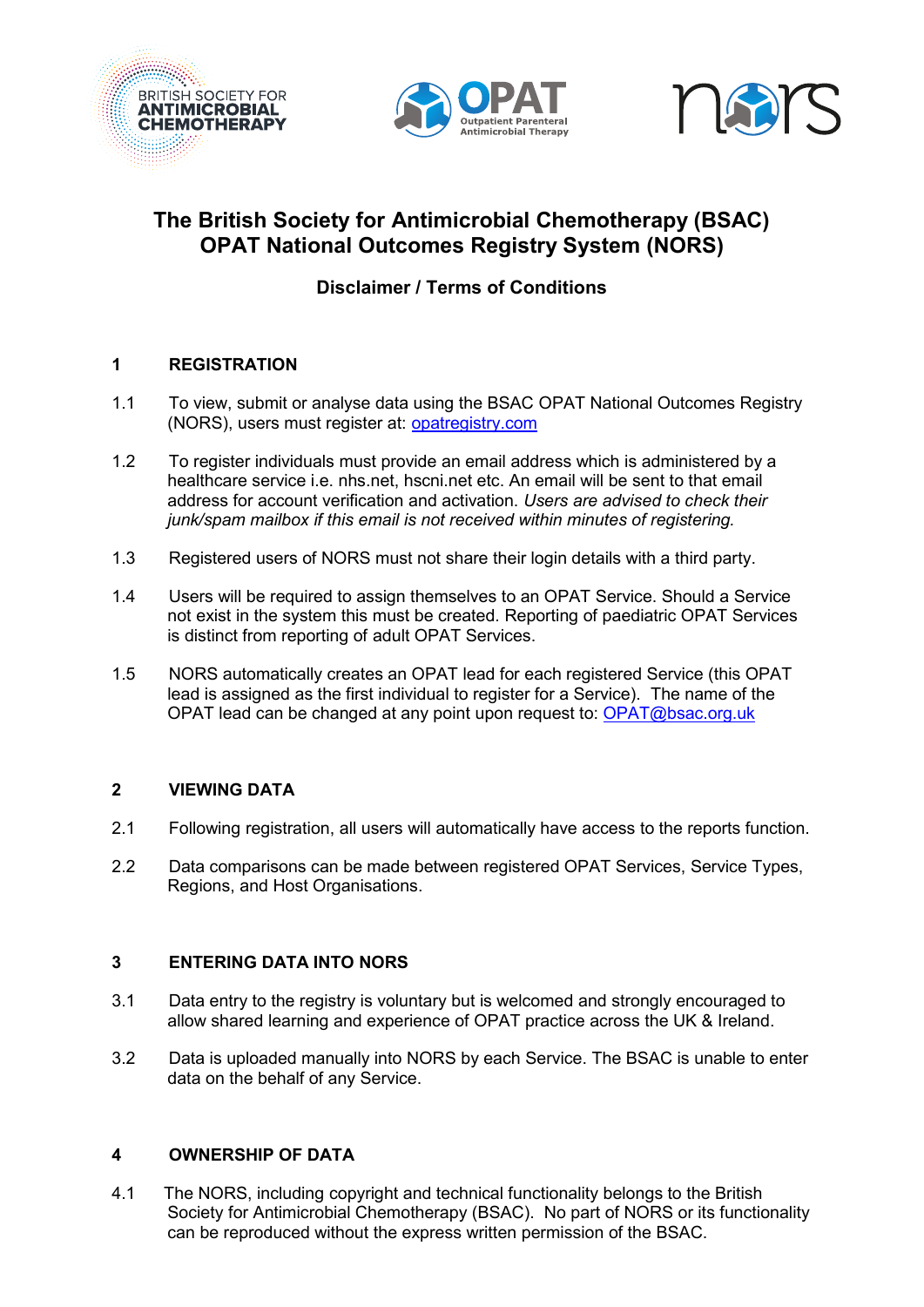- 4.2 Individual data sets submitted to NORS remain the property of the original OPAT Service.
- 4.3 All data submitted to NORS is **anonymous** and **does not contain any patient identifiable information.** The anonymised aggregated data submitted belongs to the BSAC, with due acknowledgement given to all submitting Services.
- 4.4 OPAT Services can withdraw from the registry at any time by submitting a request in writing to the BSAC via email at: [OPAT@bsac.org.uk.](mailto:opat@bsac.org.uk) *NOTE: Once an individual's data is submitted to NORS this cannot be removed or deleted from the system (and the registry does not contain patient identifiable data).*

## **5 PUBLICATION OF DATA**

- 5.1 Data may be used locally to demonstrate the need to improve or initiate OPAT Services. Any information downloaded from NORS should not be altered, and its source must be acknowledged.
- 5.2 Any individual or individuals wishing to undertake research; publish or present data from NORS must apply to do so in writing to the General Secretary of the BSAC via email at: [OPAT@bsac.org.uk](mailto:opat@bsac.org.uk) Requests will be dealt with within 10 working days and the decision (authorisation to proceed or decision to decline with reasons) forwarded to applicants by email.
- 5.3 Acceptance of these terms and conditions includes acceptance that NORS data can be used for research, publication and presentation of such data.
- 5.4 Once authorised, the data source must be acknowledged as the BSAC OPAT National Outcome Registry (NORS), which will in turn publish details of all participating Services. If publications are not being submitted for publication in a peer-reviewed journal, or other peer-reviewed publication, a copy of the manuscript plus details of how and where publication is proposed must be submitted to the BSAC Publications Committee for approval. This can be done by submitting a request in writing to the Chair of the BSAC Publications Committee via email at: [OPAT@bsac.org.uk](mailto:opat@bsac.org.uk)

## **6 DISCLAIMER FOR USE (for any purpose including those doing data analyses)**

- 6.1 NORS presents data collected for the BSAC OPAT Initiative and it is intended for use by health professionals and students in microbiology, epidemiology, and other scientific and healthcare disciplines.
- 6.2 NORS data should not be given to any third party (including commercial companies) without explicit written authorisation from the BSAC. Requests should be submitted in writing to the BSAC via email at: [OPAT@bsac.org.uk](mailto:opat@bsac.org.uk)
- 6.3 Data submitted to NORS should be in accordance with any data protection / governance policies within each Healthcare Trust/Board. In submitting data Trusts/Boards must be satisfied that:
	- Patients' information is processed fairly and lawfully;